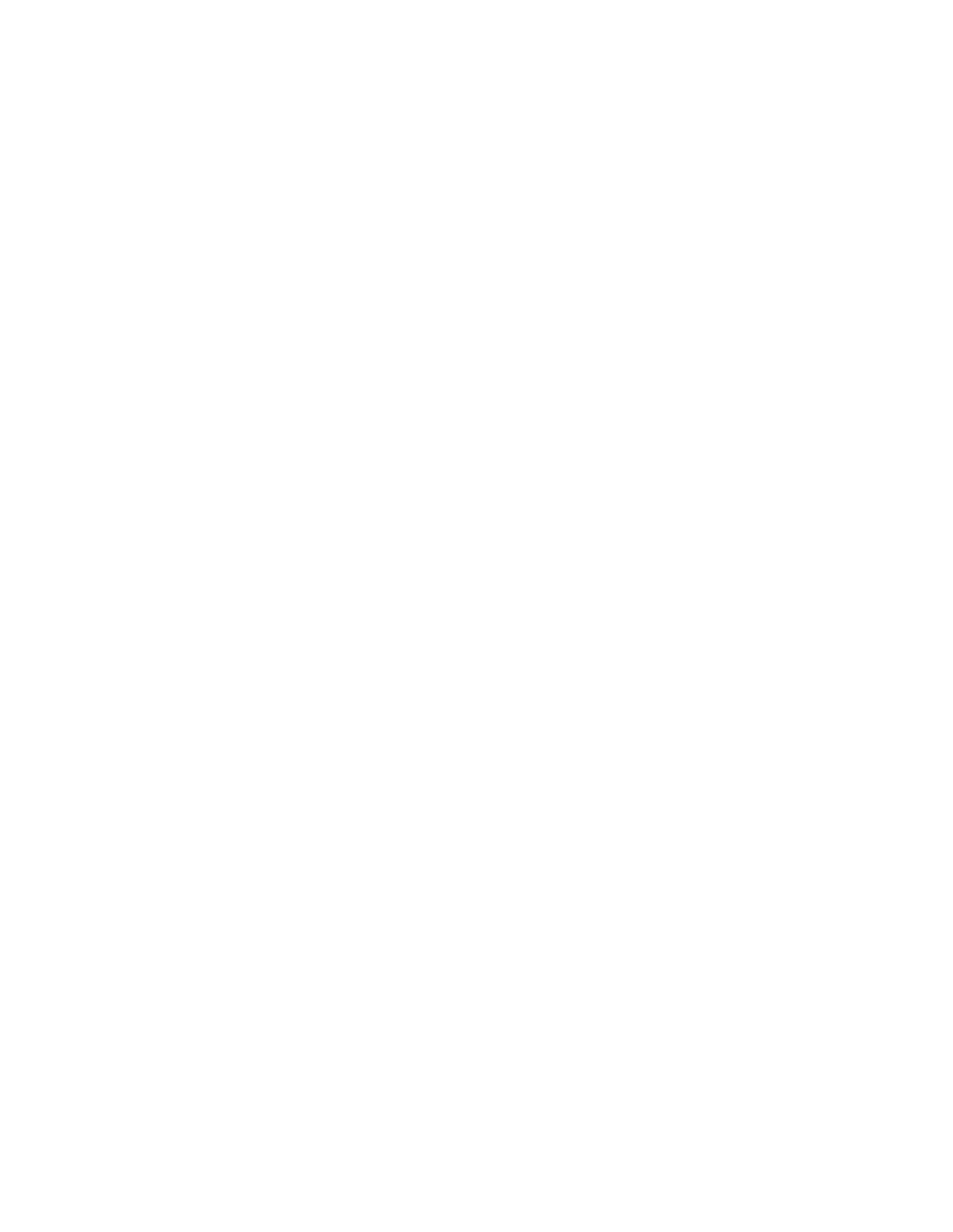

#### **INTRODUCTION**

The Measurement Year (MY) 2022 Children's Quality Measure Set was created in collaboration with the Children´s Health, the Primary Care (Physical Health), the Maternity Care, and the Behavioral Health/HARP Clinical Advisory Groups (CAGs), as well as the New York State Department of Health (NYS DOH) CAG Strategy team. The goal of this measure set is to align with measures put forth in the NYS Quality Assurance Reporting Requirements (QARR), the HEDIS® [1](#page-2-0) Technical Specifications for Health Plans, the CMS Core measure set, and the Merit-based Incentive Payment System (MIPS), where applicable. The measure set is designed to encourage providers to meet high standards of patient-centered clinical care and coordination across multiple care settings.

#### **MEASURE SELECTION AND FEASIBILITY**

During the spring and fall of 2021, the Children's Health CAG reconvened and made recommendations to the State on quality measures, data collection, data reporting, and support required for providers to be successful in a VBP environment.

Upon receiving recommendations from the CAGs, the release of guidelines from national measure stewards, such as NCQA/HEDIS®, and in accordance with the NYS VBP Roadmap,<sup>[2](#page-2-1)</sup> the State defined a final list of measures to be included in the TCGP Measure Set for MY2022. For MY2022, fifteen measures have remained unchanged, two measures were revised by HEDIS, and two measures have been removed. This culminates in a total of nineteen Category 1 and 2 Children's Quality Measures (QM).

#### **PROPOSED VBP ARRANGEMENT REQUIREMENTS FOR MY2023 - HEALTH EQUITY**

For MY2022, NCQA is adding race and ethnicity stratification for five HEDIS measures to help promote transparency into health plan performance. By doing so, NCQA hopes to better identify where disparities exist, so they can be addressed. They also hope to identify and learn from top performers in areas where disparities don't exist. To align with this initiative, NYS will require payers and providers to incorporate race and ethnicity measure stratification in Value Based Payment (VBP) arrangements starting in July 2022.

#### **Stratification Specifications:**

1. Payers will be required to include **at least one** of the following measures in **all level 1 or higher** VBP arrangements and stratify results by race and ethnicity categories as outlined in the HEDIS  $MY2022$  specifications.<sup>3</sup> The table below depicts available quality measures by arrangement type.

| <b>NQCA Measure Name</b>                                    | <b>Measure Inclusion by Arrangement Type</b> |  |  |  |  |                                                          |
|-------------------------------------------------------------|----------------------------------------------|--|--|--|--|----------------------------------------------------------|
|                                                             | <b>TCGP</b>                                  |  |  |  |  | <b>IPC</b>   HARP/BH   Maternity   HIV/AIDs   Children's |
| <b>Colorectal Cancer Screening</b>                          |                                              |  |  |  |  |                                                          |
| <b>Controlling High Blood Pressure</b>                      |                                              |  |  |  |  |                                                          |
| Hemoglobin A1c Control for<br><b>Patients with Diabetes</b> |                                              |  |  |  |  |                                                          |
| Prenatal and Postpartum Care                                |                                              |  |  |  |  |                                                          |
| Child and Adolescent Well-Care<br>Visits                    |                                              |  |  |  |  |                                                          |

 $^1$  HEDIS® is a registered trademark of the National Committee for Quality Assurance (NCQA).

<span id="page-2-1"></span><span id="page-2-0"></span><sup>&</sup>lt;sup>2</sup> New York State Department of Health, Medicaid Redesign Team, A Path Toward Value-Based Payment: Annual Update, September 2019[. \(Link\)](https://www.health.ny.gov/health_care/medicaid/redesign/dsrip/vbp_library/2020/docs/2019-09_final_vbp_roadmap.pdf)

<span id="page-2-2"></span><sup>&</sup>lt;sup>3</sup> HEDIS® Measurement Year 2022 Volume 2 Technical Specification for Heath Plans, General Guidelines section 33.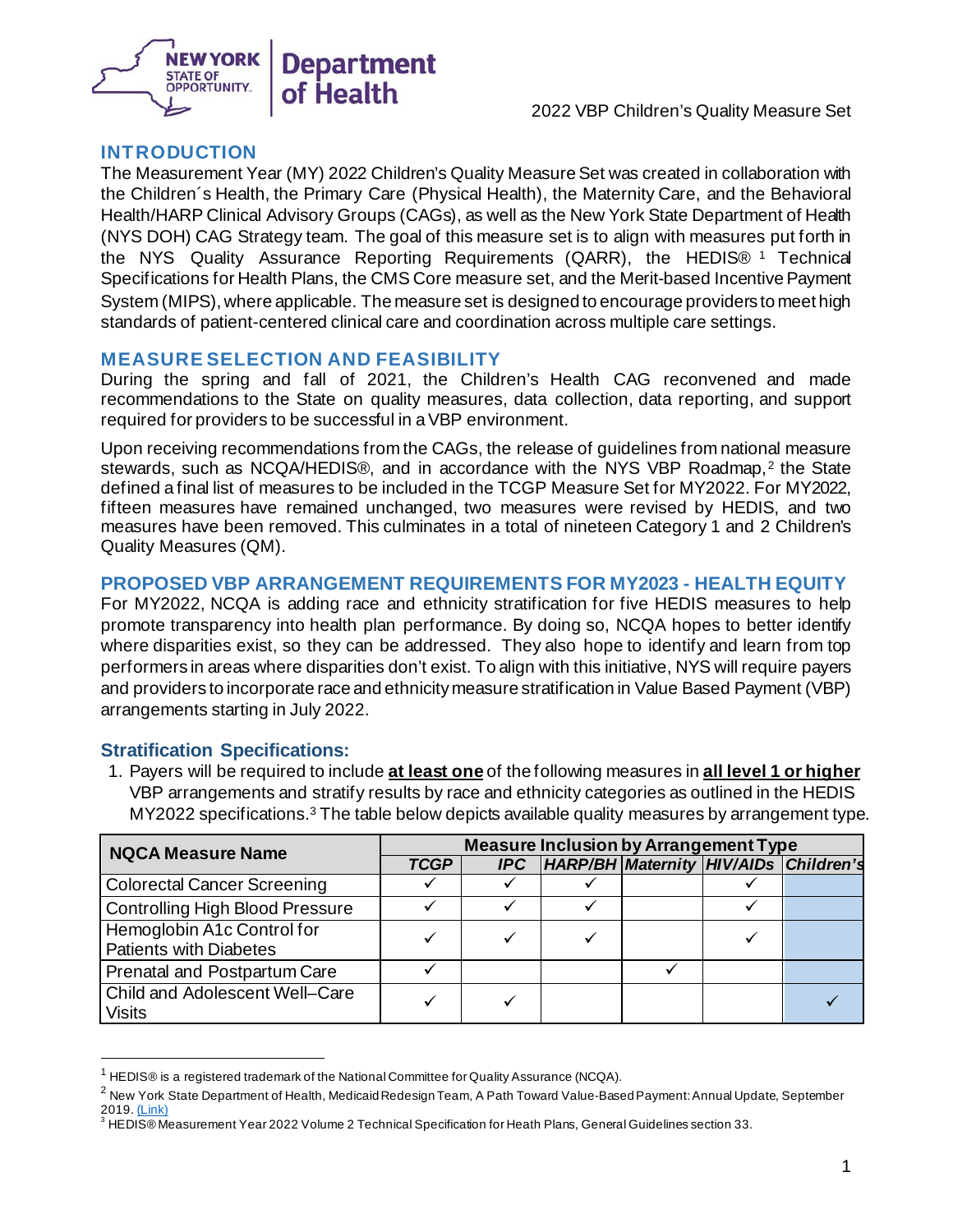

- 2. Stratification of selected measures will be classified as pay-for-reporting (P4R).
- 3. Payers will be required to include the following detail in the Provider Contract Statement and Certification form and Contract language:
	- a. Indicate what measure(s) will be included for race and ethnicity stratification.
	- b. Indicate how the stratified measure results for applicable measures will be shared with the VBP contractor.
- 4. Plans will be required to include the race and ethnicity data submitted to NYS using the following method:

*Race and ethnicity fields will be added to the annual VBP member attribution submission file specifications. This will allow the State to stratify measure performance by race and ethnicity categories for applicable performance measures at the VBP contract and VBP Contractor levels.* 

The DOH recognizes that MCOs and providers are in the process of negotiating VBP arrangements to meet Statewide VBP goals. Therefore, all new contracts submitted on or after **July 1, 2022**, must meet this requirement. All other existing contracts must be updated at the end of the contract's current measurement period and before the contract's next measurement period begins, or no later than *April 1, 2023.*

### **MEASURE CLASSIFICATION**

Each measure has been designated by the State as Category 1, 2, or 3 with associated recommendations for implementation and testing for future use in VBP Arrangements. The measures below are classified by category based on an assessment of reliability, validity, and feasibility, and according to the suggested method of use (either Pay for Reporting (P4R) or Pay for Performance (P4P)).

#### **Category 1**

Category 1 quality measures as identified by the CAGs and accepted and deemed reportable by the State are to be reported by VBP Contractors to the MCOs. These measures are also intended to be used to determine the



amount of shared savings for which VBP contractors are eligible.<sup>[4](#page-3-0)</sup> At least one Category 1 P4P measure must be included in a VBP contract.

The State classified each Category 1 measure as either P4P or P4R:

• **P4P** measures are intended to be used in the determination of shared savings amounts for which VBP Contractors are eligible. In other words, these are the measures on which payments in VBP contracts may be based. Measures can be included in both the determination of the target budget and in the calculation of shared savings for VBP Contractors.

<span id="page-3-0"></span><sup>&</sup>lt;sup>4</sup> New York State Department of Health, Medicaid Redesign Team, A Path Toward Value-Based Payment: Annual Update, September 2019. ([Link](https://www.health.ny.gov/health_care/medicaid/redesign/dsrip/vbp_library/2020/docs/2019-09_final_vbp_roadmap.pdf))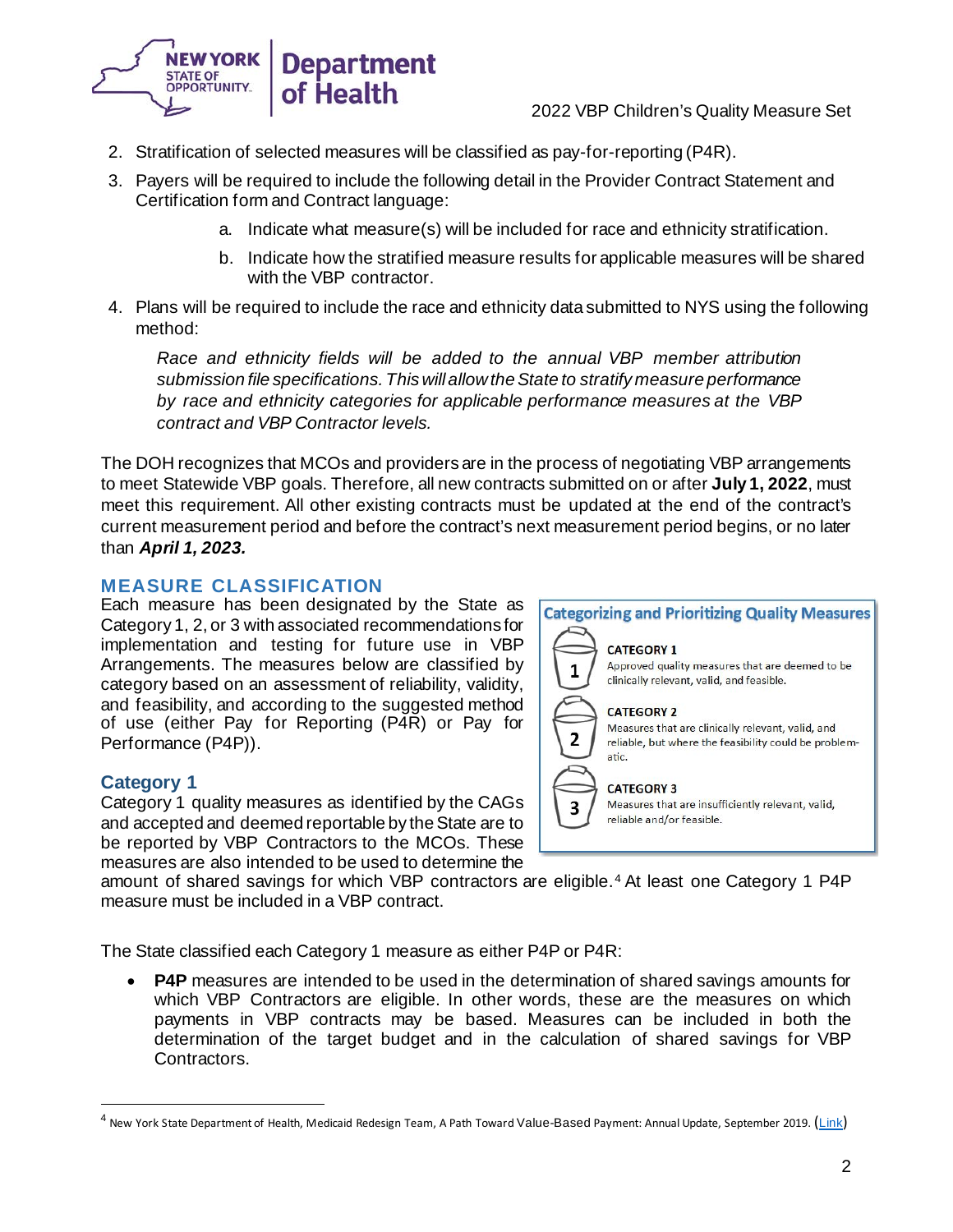



**P4R** measures are intended to be used by the MCOs to incentivize VBP Contractors for reporting data to monitor the quality of care delivered to members under a VBP contract. Incentives for reporting should be based on timeliness, accuracy, and completeness of data. Measures can be reclassified from P4R to P4P or vice versa through annual CAG and State review or as determined by the MCO and VBP Contractor.

Not all Category 1 measures will be reportable for the measurement year, as reporting on some of these measures will be phased in over the next few years. Please refer to the*Value Based Payment Reporting Requirements Technical Specifications Manual* (MY2022) for details as to which measures must be reported for the measurement year. This manual will be updated annually each fall, in line with the release of the final VBP measure sets for the subsequent year.

#### **Categories 2 and 3**

Category 2 measures have been accepted by the State based on the agreement of clinical importance, validity, and reliability, but flagged as presenting concerns regarding implementation feasibility.

Measures designated as Category 3 were identified as unfeasible at this time or as presenting additional concerns including accuracy or reliability when applied to the attributed member population for an arrangement, therefore Category 3 measures are not included in the measure set.

#### **MY2022 CHILDREN'S QUALITY MEASURE SET**

The measures provided on the following pages are recommendations for MY2022. Note that measure classification is a State recommendation and implementation is to be determined between the MCO and VBP Contractor.

Measure sets and classifications are considered dynamic and will be reviewed annually. Updates will include measure additions, deletions, recategorizations, and/orreclassifications from P4R to P4P or vice versa, based on experience with measure implementation in the prior year. Please see [Appendix A](#page-8-0) for a full list of these changes.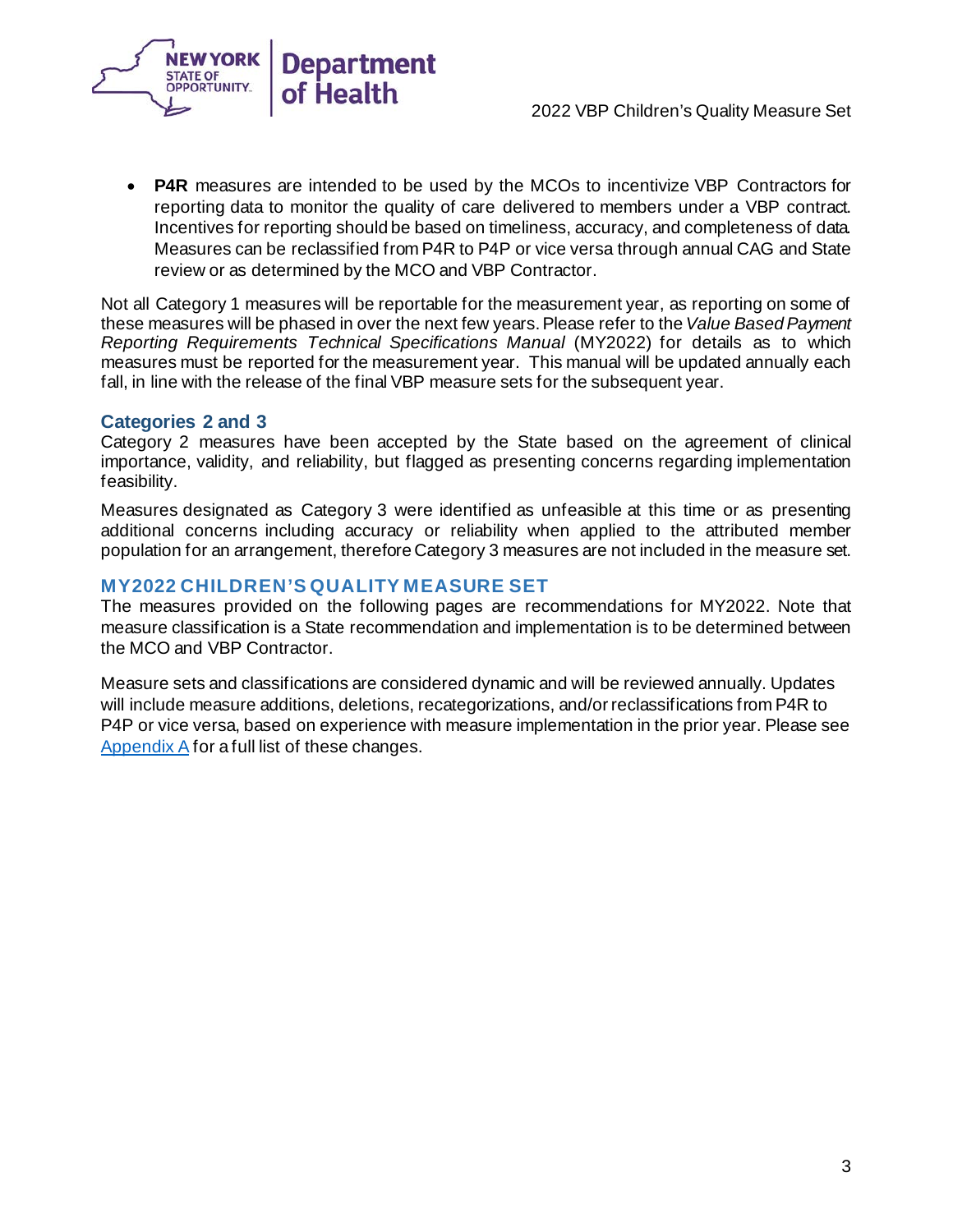

#### **Category 1 Measures**

The table below displays the *Category 1 MY2022 Children's Quality Measure Set*, arranged alphabetically and includes measure title, measure steward, the National Quality Forum (NQF) number (if applicable), and the measure classification. The measure set is redlined to highlight changes made between MY2021 and MY2022; please refer to the key at the end of this table for an explanation of redlined formatting.

| <b>Children's Measures</b>                                              | <b>Measure</b><br><b>Steward</b>                          | <b>Measure</b><br><b>Identifier</b> | <b>Classification</b> |
|-------------------------------------------------------------------------|-----------------------------------------------------------|-------------------------------------|-----------------------|
| Adolescent Preventive Care*                                             | <b>NYS</b>                                                |                                     | <b>P4R</b>            |
| <b>Annual Dental Visit</b>                                              | <b>NCQA</b>                                               | <b>NQF 1388</b>                     | P4R                   |
| Asthma Admission Rate (PDI 14)                                          | <b>AHRQ</b>                                               | <b>NQF 0728</b>                     | P <sub>4</sub> P      |
| <b>Asthma Medication Ratio</b>                                          | <b>NCQA</b>                                               | <b>NQF 1800</b>                     | P <sub>4</sub> P      |
| <b>Child and Adolescent Well-Care Visits**</b>                          | <b>NCQA</b>                                               |                                     | P <sub>4</sub> P      |
| Childhood Immunization Status - Combination 3                           | <b>NCQA</b>                                               | <b>NQF 2372</b>                     | P <sub>4</sub> P      |
| <b>Chlamydia Screening</b>                                              | <b>NCQA</b>                                               | <b>NQF 0033</b>                     | P <sub>4</sub> P      |
| Depression Remission or Response for<br><b>Adolescents and Adults</b>   | <b>NCQA</b>                                               |                                     | P <sub>4</sub> P      |
| Depression Screening and Follow-Up for<br><b>Adolescents and Adults</b> | <b>NCQA</b>                                               |                                     | P <sub>4</sub> P      |
| Developmental Screening in the First Three Years<br>of Life             | Oregon<br>Health &<br><b>Science</b><br><b>University</b> | <b>NQF 1448</b>                     | P <sub>4</sub> R      |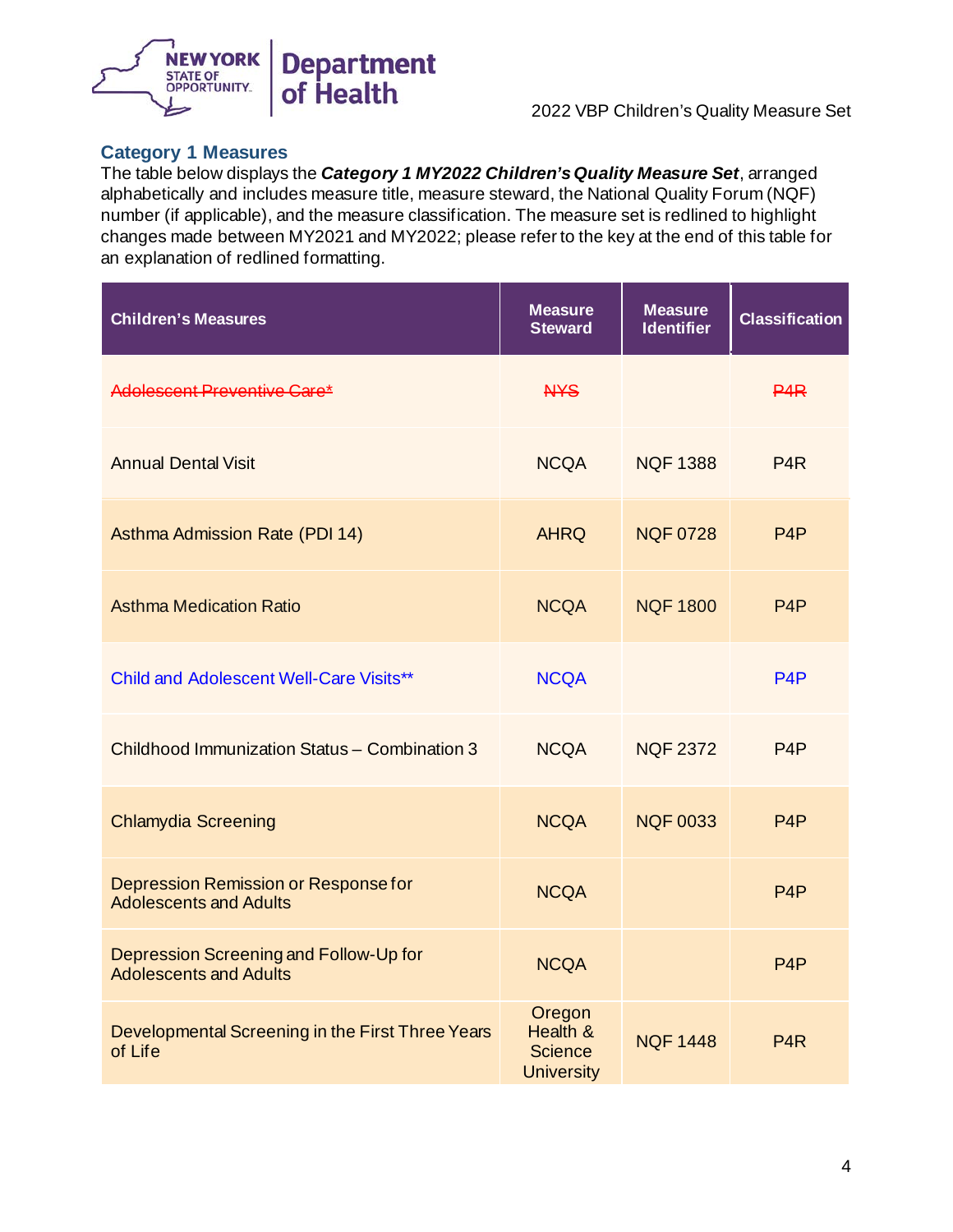

| <b>Children's Measures</b>                                                                              | <b>Measure</b><br><b>Steward</b> | <b>Measure</b><br><b>Identifier</b> | <b>Classification</b> |
|---------------------------------------------------------------------------------------------------------|----------------------------------|-------------------------------------|-----------------------|
| Follow-up Care for Children Prescribed ADHD<br>Medication*                                              | <b>NCQA</b>                      | <b>NQF 0108</b>                     | P4R                   |
| Immunization for Adolescents – Combination 2                                                            | <b>NCQA</b>                      | <b>NOF 1407</b>                     | P <sub>4</sub> P      |
| Weight Assessment and Counseling for Nutrition<br>and Physical Activity for Children and<br>Adolescents | <b>NCQA</b>                      | <b>NOF 0024</b>                     | P <sub>4</sub> R      |
| Well-Child Visits in the First 30 Months of Life                                                        | <b>NCQA</b>                      | <b>NQF 1516</b>                     | P4P                   |

\* Measure removed from HEDIS/NYS 2022 Measure Set

\* Measure specifications/name revised by NCQA/NYS for 2022 HEDIS Measure set

\*\* HEDIS Stratified Measure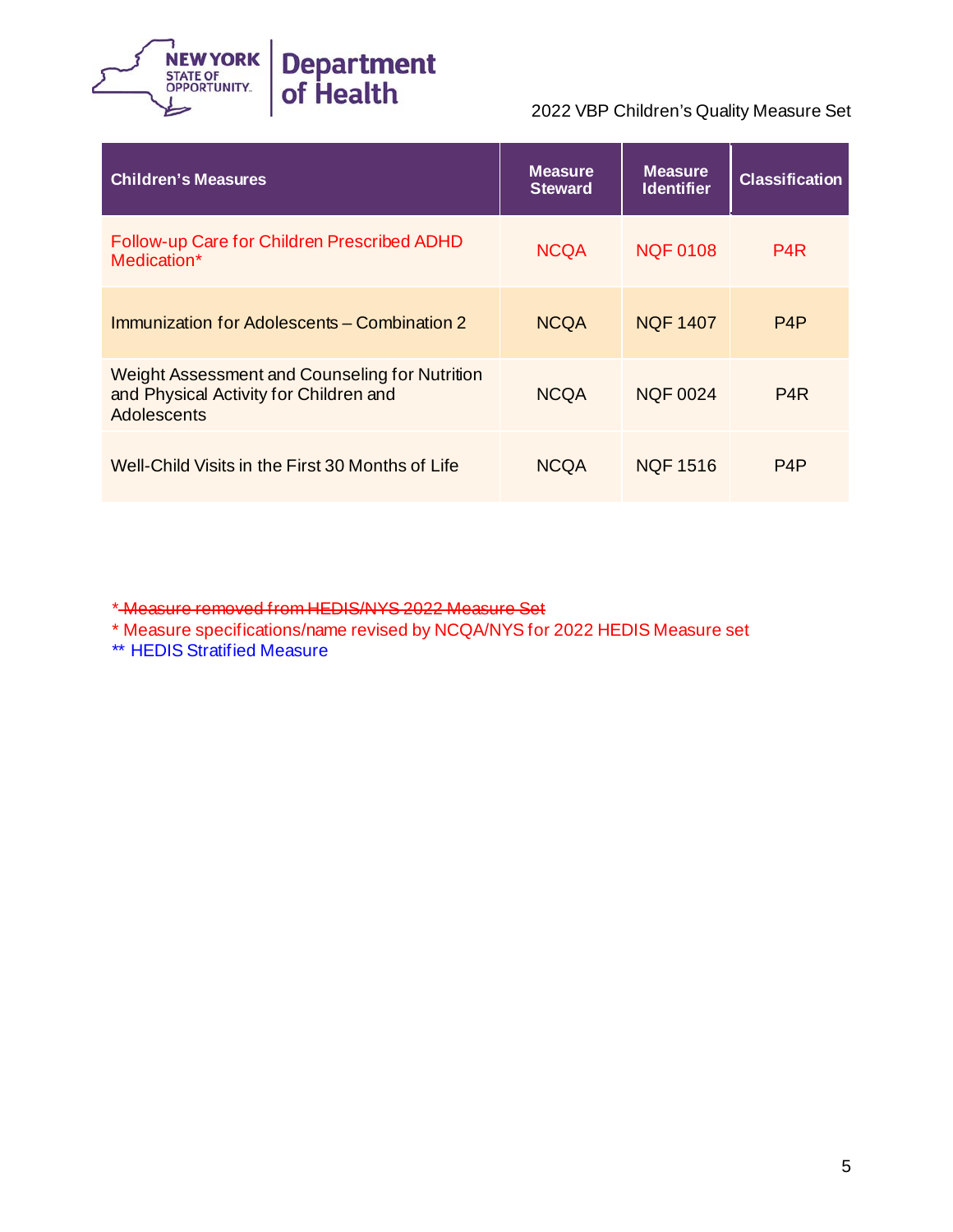

### **CATEGORY 2**

The table below displays the Category 2 MY2022 Children's Quality Measure Set and includes measure title, measure steward, and the NQF number (where applicable). All Category 2 measures are classified as P4R in MY2022. The measure set is redlined to highlight changes made between MY2021 and MY2022; please refer to the key at the end of this table for an explanation of redlined formatting.

| <b>Children's Measures</b>                                                                   | <b>Measure Steward</b> | <b>Measure Identifier</b> |
|----------------------------------------------------------------------------------------------|------------------------|---------------------------|
| Follow-up After Emergency Department Visit<br>for Alcohol and Other Drug Dependence*         | NGQA                   | <b>NOF 2605</b>           |
| Follow-Up After Emergency Department<br>Visit for Substance Use (FUA)*                       | <b>NCOA</b>            | NOF3488                   |
| Follow-up After Emergency Department Visit<br>for Mental Illness                             | <b>NCQA</b>            | <b>NQF 3489</b>           |
| <b>Maternal Depression Screening</b>                                                         | <b>NCQA</b>            | <b>NQF 1401</b>           |
| Screening for Reduced Visual Acuity and<br><b>Referral in Children</b>                       | <b>CMS</b>             | <b>NQF 2721</b>           |
| <b>Topical Fluoride for Children at Elevated</b><br><b>Caries Risk, Dental Services</b>      | <b>ADA</b>             | <b>NQF 2528</b>           |
| Use of First-Line Psychosocial Care for<br><b>Children and Adolescents on Antipsychotics</b> | <b>NCQA</b>            | <b>NQF 2801</b>           |

\* Measure removed from HEDIS/NYS 2022 Measure Set

\* Measure specifications/name revised by NCQA/NYS for 2022 HEDIS Measure set

\*\* HEDIS Stratified Measure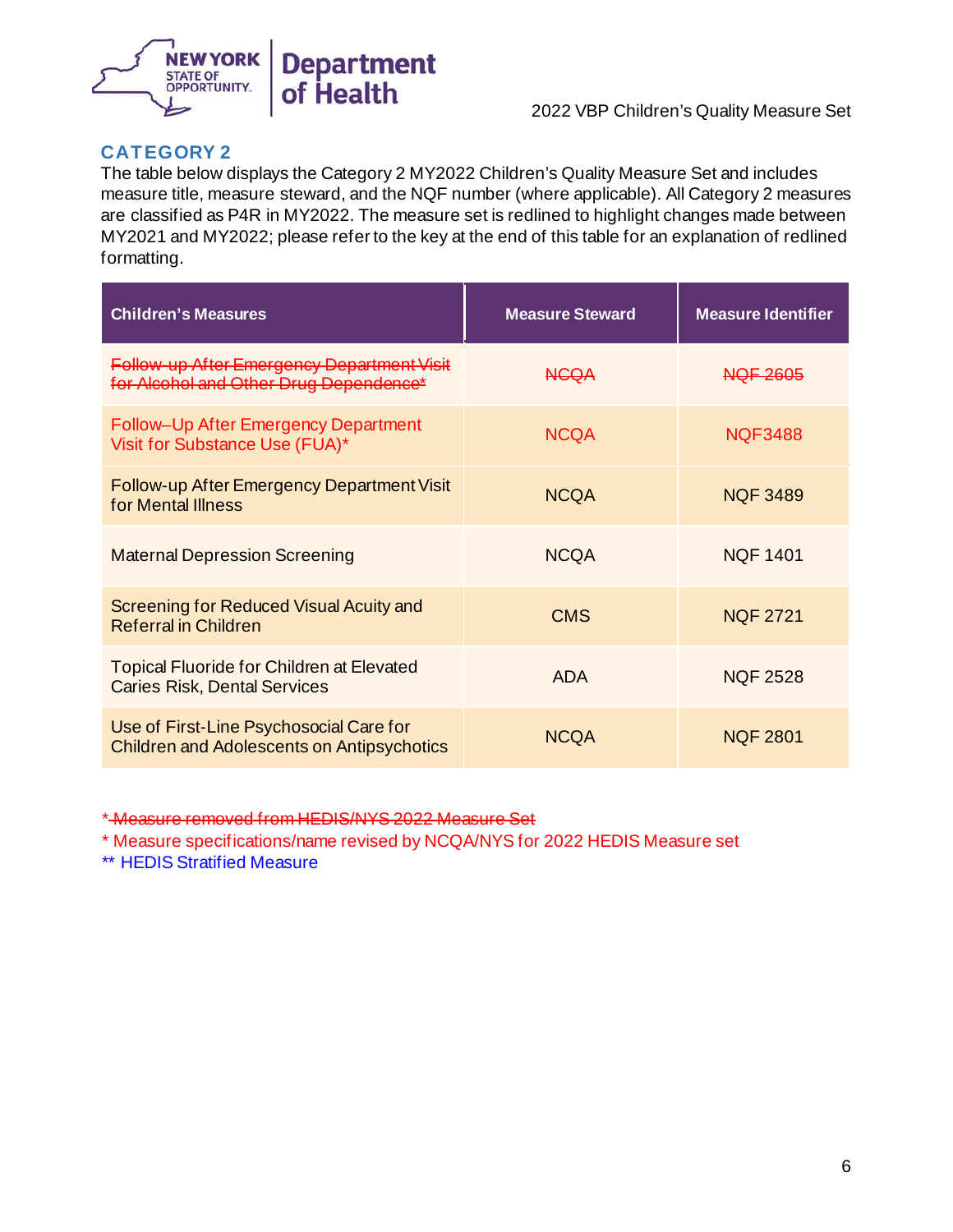

# <span id="page-8-0"></span>**Appendix A**